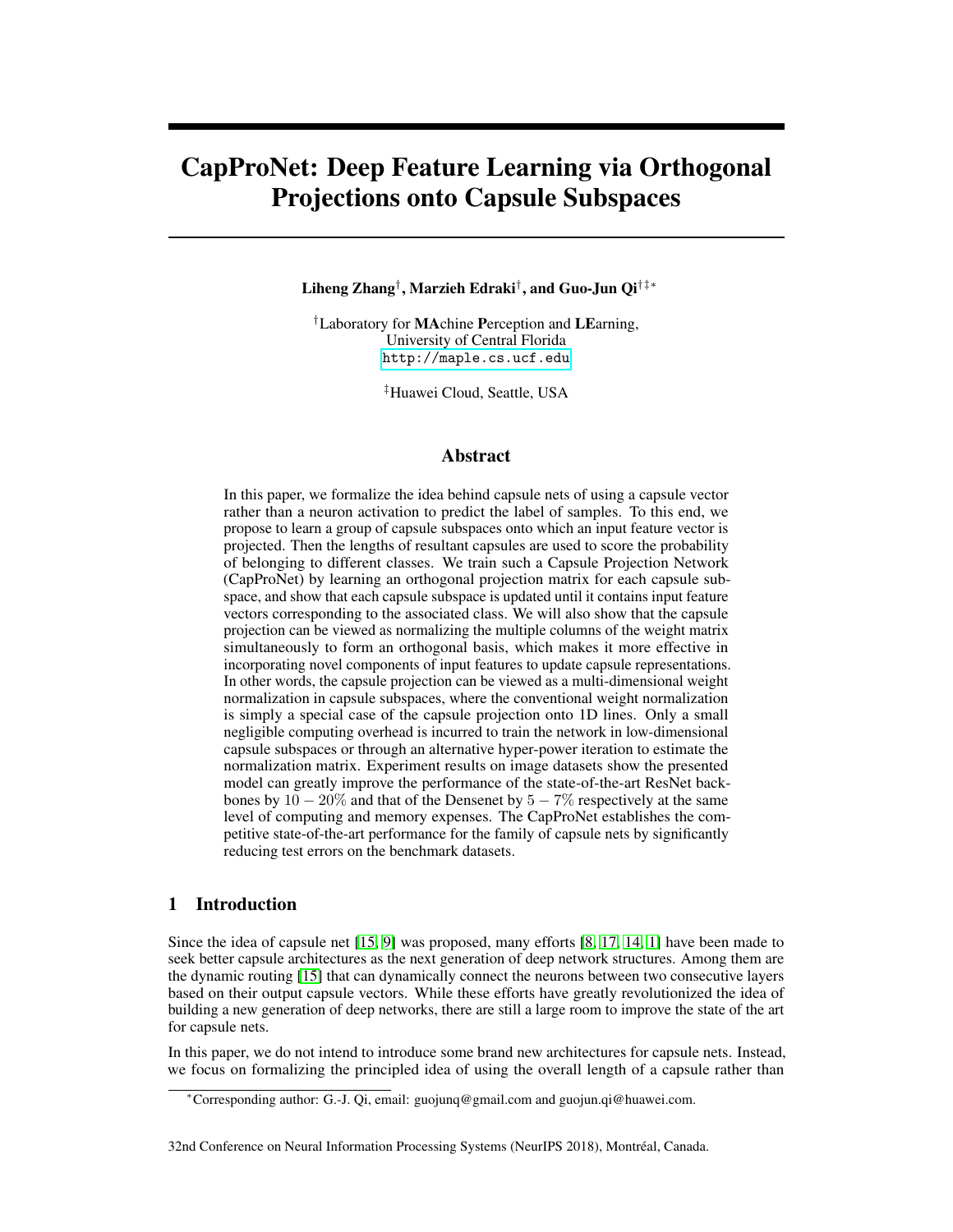a single neuron activation to model the presence of an entity [15, 9]. Unlike the existing idea in literature [15, 9], we formulate this idea by learning a group of *capsule subspaces* to represent a set of entity classes. Once capsule subspaces are learned, we can obtain set of capsules by performing an orthogonal projection of feature vectors onto these capsule subspaces.

Then, one can adopt the *principle of separating* the presence of an entity and its instantiation parameters into capsule length and orientation, respectively. In particular, we use the lengths of capsules to score the presence of entity classes corresponding to different subspaces, while their orientations are used to instantiate the parameters of entity properties such as poses, scales, deformations and textures. In this way, one can use the capsule length to achieve the intra-class *invariance* in detecting the presence of an entity against appearance variations, as well as model the *equivalence* of the instantiation parameters of entities by encoding them into capsule orientations [15].

Formally, each capsule subspace is spanned by a basis from the columns of a weight matrix in the neural network. A capsule projection is performed by projecting input feature vectors fed from a backbone network onto the capsule subspace. Specifically, an input feature vector is orthogonally decomposed into the capsule component as the projection onto a capsule subspace and the complement component perpendicular to the subspace. By analyzing the gradient through the capsule projection, one can show that a capsule subspace is iteratively updated along the complement component that contains the *novel* characteristics of the input feature vector. The training process will continue until all presented feature vectors of an associated class are well contained by the corresponding capsule subspace, or simply the back-propagated error accounting for misclassification caused by capsule lengths vanishes.

We call the proposed deep network with the capsule projections the *CapProNet* for brevity. The  $CapProNet$  is friendly to any existing network architecture – it is built upon the embedded features generated by some neural networks and outputs the projected capsule vectors in the subspaces according to different classes. This makes it amenable to be used together with existing network architectures. We will conduct experiments on image datasets to demonstrate the CapProNet can greatly improve the state-of-the-art results by sophisticated networks with only small negligible computing overhead.

#### 1.1 Our Findings

Briefly, we summarize our main findings from experiments upfront about the proposed CapProNet.

- The proposed CapProNet significantly advances the capsule net performance [15] by reducing its test error from  $10.3\%$  and  $4.3\%$  on CIFAR10 and SVHN to  $3.64\%$  and  $1.54\%$ respectively upon the chosen backbones.
- The proposed CapProNet can also greatly reduce the error rate of various backbone networks by adding capsule projection layers into these networks. For example, The error rate can be reduced by more than  $10 - 20\%$  based on Resnet backbone, and by more than  $5 - 6\%$ based on densenet backbone, with only  $< 1\%$  and 0.04% computing and memory overhead in training the model compared with the backbones.
- The orthogonal projection onto capsule subspaces plays a critical role in delivering competitive performance. On the contrary, simply grouping neurons into capsules could not obviously improve the performance. This shows the capsule projection plays an indispensable role in the CapProNet delivering competitive results.
- Our insight into the gradient of capsule projection in Section 2.3 explains the advantage of updating capsule subspaces to continuously contain novel components of training examples until they are correctly classified. We also find that the capsule projection can be viewed as a high-dimensional extension of weight normalization in Section 2.4, where the conventional weight normalization is merely a simple case of the capsule projection onto 1D lines.

The source code is available at <https://github.com/maple-research-lab>.

The remainder of this paper is organized as follows. We present the idea of the Capsule Projection Net (CapProNet) in Section 2, and discuss the implementation details in Section 3. The review of related work follows in Section 4, and the experiment results are demonstrated in Section 5. Finally, we conclude the paper and discuss the future work in Section 6.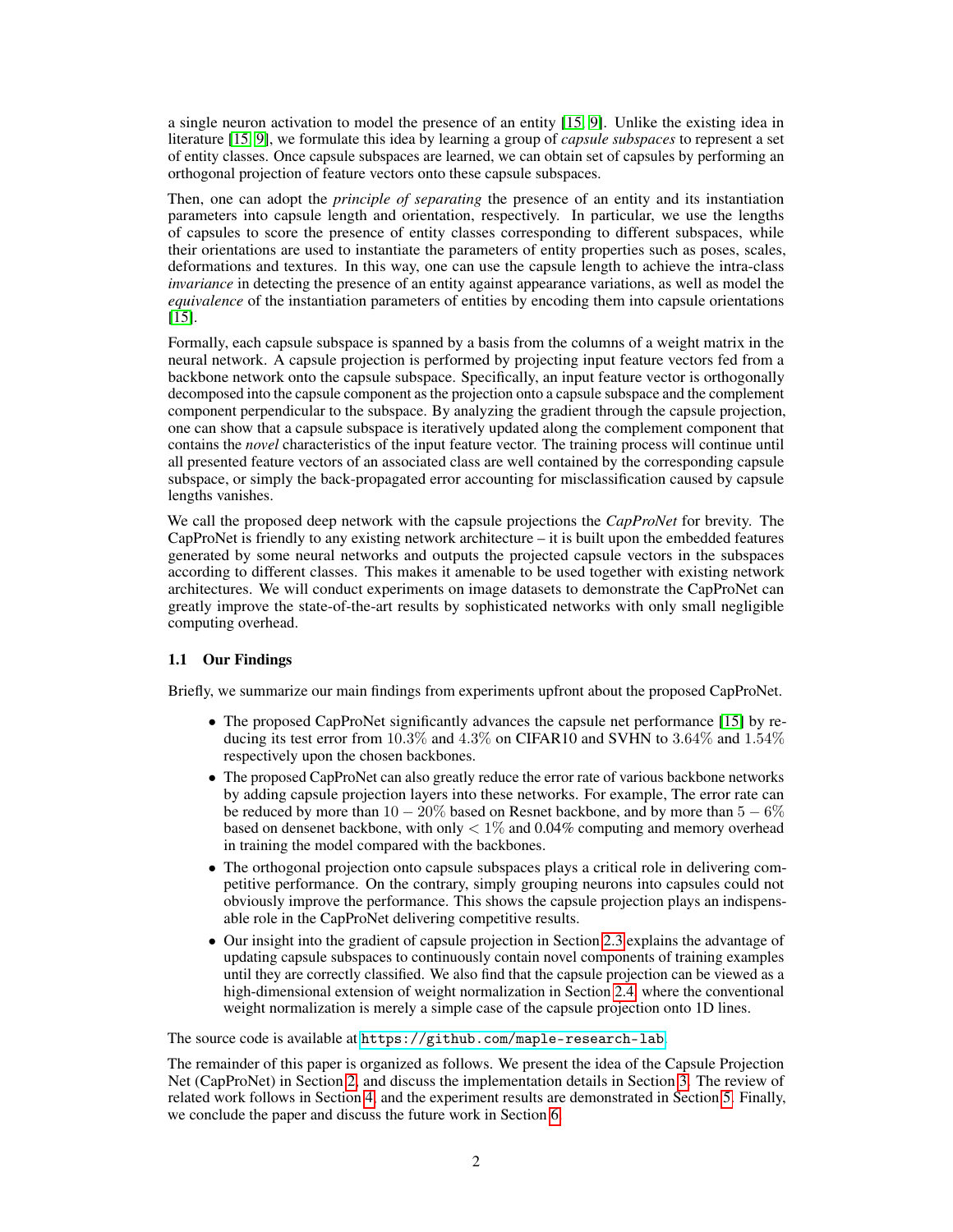# 2 The Capsule Projection Nets

In this section, we begin by shortly revisiting the idea of conventional neural networks in classification tasks. Then we formally present the orthogonal projection of input feature vectors onto multiple capsule subspaces where capsule lengths are separated from their orientations to score the presence of entities belonging to different classes. Finally, we analyze the gradient of the resultant capsule projection by showing how capsule subspaces are updated iteratively to adopt novel characteristics of input feature vectors through back-propagation.

#### 2.1 Revisit: Conventional Neural Networks

Consider a feature vector  $\mathbf{x} \in \mathbb{R}^d$  generated by a deep network to represent an input entity. Given its ground truth label  $y \in \{1, 2, \dots, L\}$ , the output layer of the deep network aims to learn a group of weight vectors  $\{w_1, w_2, \cdots, w_L\}$  such that

$$
\mathbf{w}_y^T \mathbf{x} > \mathbf{w}_l^T \mathbf{x}, \text{ for all, } l \neq y. \tag{1}
$$

This hard constraint is usually relaxed to a differentiable softmax objective, and the backpropagation algorithm is performed to train  $\{w_1, w_2, \dots, w_L\}$  and the backbone network generating the input feature vector x.

#### 2.2 Capsule Projection onto Subspaces

Unlike simply grouping neurons to form capsules for classification, we propose to learn a group of capsule subspaces  $\{S_1, S_2, \dots, S_L\}$ , each associated with one of L classes. Suppose we have a feature vector  $\mathbf{x} \in \mathbb{R}^d$  generated by a backbone network from an input sample. Then, to learn a proper feature representation, we project  $x$  onto these capsule subspaces, yielding  $L$  capsules  ${\bf v}_1, {\bf v}_2, \cdots, {\bf v}_L$  as projections. Then, we will use the lengths of these capsules to score the probability of the input sample belonging to different classes by assigning it to the one according to the longest capsule.

Formally, for each capsule subspace  $\mathcal{S}_l$  of dimension c, we learn a weight matrix  $\mathbf{W}_l \in \mathbb{R}^{d \times c}$ the columns of which form the basis of the subspace, i.e.,  $S_l = \text{span}(\mathbf{W}_l)$  is spanned by the column vectors. Then the orthogonal projection  $v_l$  of a vector x onto  $S_l$  is found by solving  $\mathbf{v}_l = \arg \min_{\mathbf{v} \in \text{span}(\mathbf{W}_l)} \|\mathbf{x} - \mathbf{v}\|_2$ . This orthogonal projection problem has the following closedform solution

$$
\mathbf{v}_l = \mathbf{P}_l \mathbf{x}, \text{ and } \mathbf{P}_l = \mathbf{W}_l \mathbf{W}_l^+
$$

where  $P_l$  is called projection matrix <sup>2</sup> for capsule subspace  $S_l$ , and  $W_l^+$  is the Moore-Penrose pseudoinverse [4].

When the columns of  $W_l$  are independent,  $W_l^+$  becomes  $(W_l^T W_l)^{-1} W_l^T$ . In this case, since we only need the capsule length  $||\mathbf{v}_l||_2$  to predict the class of an entity, we have

$$
\|\mathbf{v}_{l}\|_{2} = \sqrt{\mathbf{v}_{l}^{T}\mathbf{v}_{l}} = \sqrt{\mathbf{x}^{T}\mathbf{P}_{l}^{T}\mathbf{P}_{l}\mathbf{x}} = \sqrt{\mathbf{x}^{T}\mathbf{W}_{l}\Sigma_{l}\mathbf{W}_{l}^{T}\mathbf{x}}
$$
(2)

where  $\Sigma_l = (\mathbf{W}_l^T \mathbf{W}_l)^{-1}$  can be seen as a normalization matrix applied to the transformed feature vector  $\mathbf{W}_l^T \mathbf{x}$  as a way to normalize the  $\mathbf{W}_l$ -transformation based on the capsule projection. As we will discuss in the next subsection, this normalization plays a critical role in updating  $W_l$  along the orthogonal direction of the subspace so that novel components pertaining to the properties of input entities can be gradually updated to the subspace.

In practice, since  $c \ll d$ , the c columns of  $W_l$  are usually independent in a high-dimensional d-D space. Otherwise, one can always add a small  $\epsilon I$  to  $W_l^T W_l$  to avoid the numeric singularity when taking the matrix inverse. Later on, we will discuss a fast iterative algorithm to compute the matrix inverse with a hyper-power sequence that can be seamlessly integrated with the back-propagation iterations.

<sup>&</sup>lt;sup>2</sup>A projection matrix **P** for a subspace S is a symmetric idempotent matrix (i.e.,  $P^T = P$  and  $P^2 = P$ ) such that its range space is  $S$ .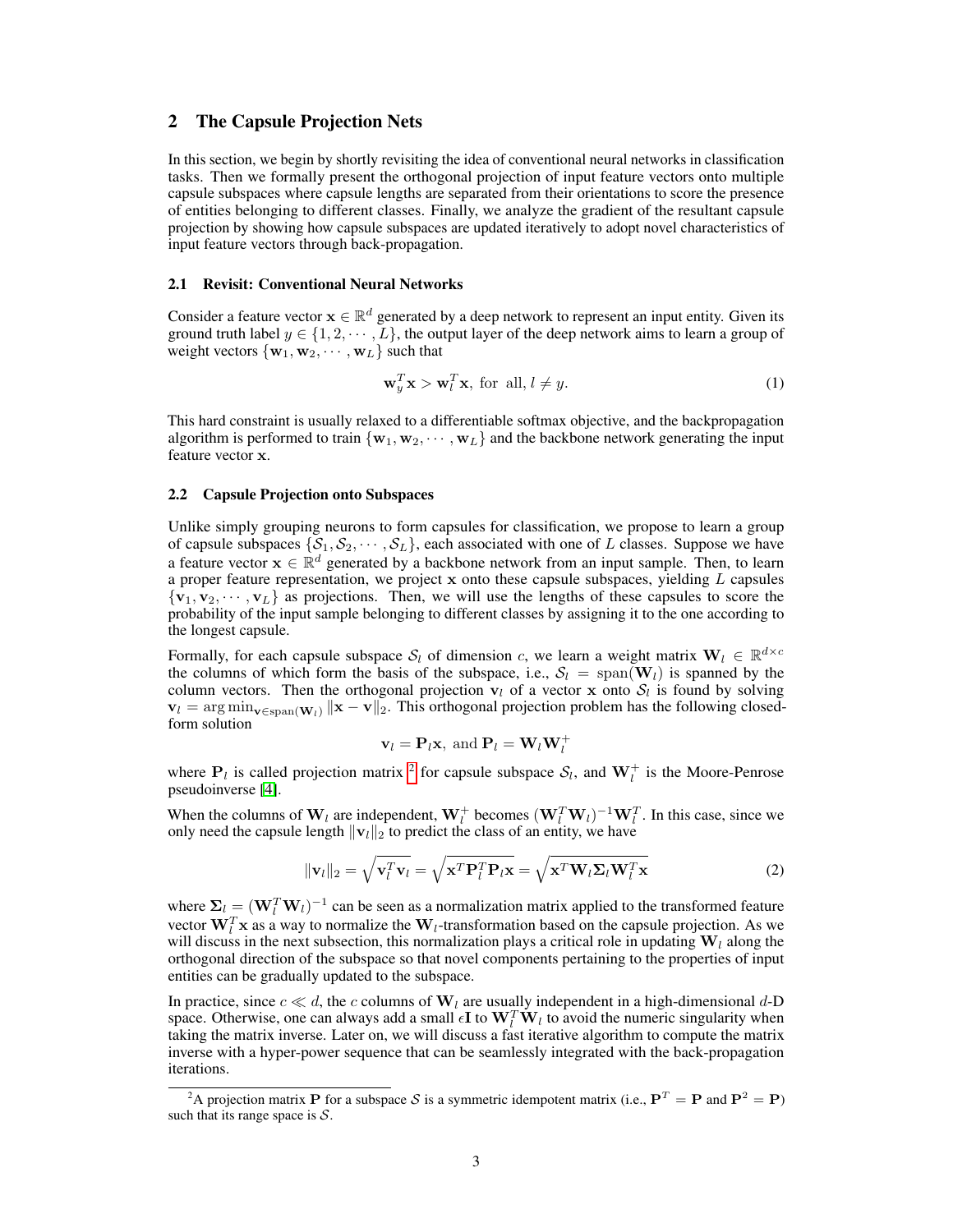#### 2.3 Insight into Gradients

In this section, we take a look at the gradient used to update  $W_l$  in each iteration, which can give us some insight into how the CapProNet works in learning the capsule subspaces.

Suppose we minimize a loss function  $\ell$  to train the capsule projection and the network. For simplicity, we only consider a single sample x and its capsule  $v_l$ . Then by the chain rule and the differential of inverse matrix [13], we have the following gradient of  $\ell$  wrt  $W_l$ 

$$
\frac{\partial \ell}{\partial \mathbf{W}_l} = \frac{\partial \ell}{\partial \|\mathbf{v}_l\|_2} \frac{\partial \|\mathbf{v}_l\|}{\partial \mathbf{W}_l} = \frac{\partial \ell}{\partial \|\mathbf{v}_l\|_2} \frac{(\mathbf{I} - \mathbf{P}_l) \mathbf{x} \mathbf{x}^T \mathbf{W}_l^{+T}}{\|\mathbf{v}_l\|_2}
$$
(3)

where the operator  $(I - P_l)$  can be viewed as the projection onto the orthogonal complement of the capsule subspace spanned by the columns of  $W_l$ ,  $W_l^+$  denotes the transpose of  $W_l^+$ , and the factor  $\frac{\partial \ell}{\partial ||\mathbf{v}_l||_2}$  is the back-propagated error accounting for misclassification caused by  $||\mathbf{v}_l||_2$ .

Denote by  $\mathbf{x}^{\perp} \triangleq (\mathbf{I} - \mathbf{P}_l)\mathbf{x}$  the projection of x onto the orthogonal component perpendicular to the current capsule subspace  $S_l$ . Then, the above gradient  $\frac{\partial \ell}{\partial \mathbf{W}_l}$  only contains the columns parallel to  $\mathbf{x}^\perp$ (up to coefficients in the vector  $\mathbf{x}^T \mathbf{W}_l^{+T}$ ). This shows that the basis of the current capsule subspace  $S_l$  in the columns of  $W_l$  is updated along this orthogonal component of the input x to the subspace.

One can regard  $x^{\perp}$  as representing the novel component of x not yet contained in the current  $\mathcal{S}_l$ , it shows capsule subspaces are updated to contain the novel component of each input feature vector until all training feature vectors are well contained in these subspaces, or the back-propagated errors vanish that account for misclassification caused by  $||\mathbf{v}_l||_2$ .

Figure 1 illustrates an example of 2-D capsule subspace S spanned by two basis vectors  $w_1$ and  $w_2$ . An input feature vector x is decomposed into the capsule projection  $\bf{v}$  onto  $\bf{\mathcal{S}}$  and an orthogonal complement  $x^{\perp}$  perpendicular to the subspace. In one training iteration, two basis vectors  $\mathbf{w}_1$  and  $\mathbf{w}_2$  are updated to  $\mathbf{w}'_1$  and  $\mathbf{w}'_2$ along the orthogonal direction  $x^{\perp}$ , where  $x^{\perp}$  is viewed as containing novel characteristics of an entity not yet contained by  $S$ .

#### 2.4 A Perspective of Multiple-Dimensional Weight Normalization

As discussed in the last subsection and Figure 2, we can explain the orthogonal components represent the novel information in input data, and the orthogonal decomposition thus enables us to update capsule subspaces by more effectively incorporating novel characteristics/components than the classic capsule nets.

One can also view the capsule projection as normalizing the column basis of weight matrix  $W_l$ simultaneously in a high-dimensional capsule space. If the capsule dimension  $c$  is set to 1, it is not hard to see that Eq. (2) can be rewritten by



Figure 1: This figure illustrates a 2-D capsule subspace S spanned by two basis vectors  $w_1$  and  $w_2$ . An input feature vector x is decomposed into the capsule projection  $\bf{v}$  onto  $\bf{S}$  and an orthogonal complement  $x^{\perp}$  perpendicular to the subspace. In one training iteration, two basis vectors  $w_1$  and  $w_2$  are updated to  $w'_1$  and  $w'_2$  along the orthogonal direction  $x^{\perp}$ , where  $x^{\perp}$  is viewed as containing novel characteristics of an entity not yet contained by  $S$ .

setting  $\mathbf{v}_l$  to  $\frac{|\mathbf{W}_l^T \mathbf{x}|}{|\mathbf{W}_l||}$ . It produces the conventional weight normalization of the vector  $\mathbf{W}_l \in \mathbb{R}^d$ , as a special 1D case of the capsule projection. As the capsule dimension c grows,  $W_l$  can be normalized by replacing  $v_l$  with  $\Sigma_l^{1/2} W_l^T x$ , which keeps  $||v_l||$  unchanged in Eq. (2). This enables us to extend the conventional weight normalization to high dimensional capsule subspaces.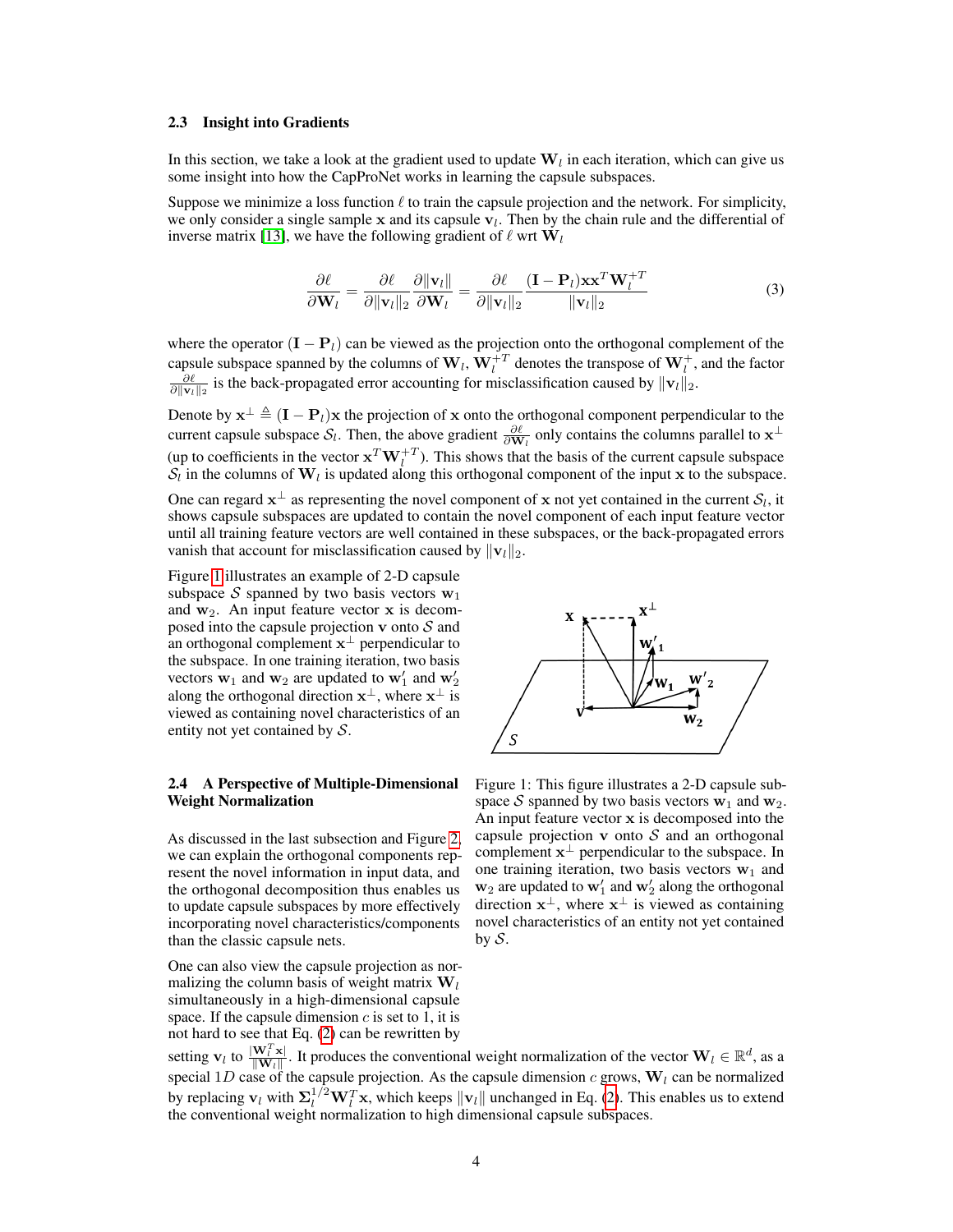# 3 Implementation Details

We will discuss some implementation details in this section, including 1) the computing cost to perform capsule projection and a fast iterative method by using hyper-power sequences without restart; 2) the objective to train the capsule projection.

#### 3.1 Computing Normalization Matrix

Taking a matrix inverse to get the normalization matrix  $\Sigma_l$  would be expensive with an increasing dimension c. But after the model is trained, it is fixed in the inference with only one-time computing. Fortunately, the dimension  $c$  of a capsule subspace is usually much smaller than the feature dimension d that is usually hundreds and even thousands. For example,  $c$  is typically no larger than 8 in experiments. Thus, taking a matrix inverse to compute these normalization matrices only incurs a small negligible computing overhead compared with the training of many other layers in a deep network.

Alternatively, one can take advantage of an iterative algorithm to compute the normalization matrix. We consider the following hyper-power sequence

$$
\boldsymbol{\Sigma}_l \leftarrow 2\boldsymbol{\Sigma}_l - \boldsymbol{\Sigma}_l \mathbf{W}_l^T \mathbf{W}_l \boldsymbol{\Sigma}_l
$$

which has proven to converge to  $(W^T W)^{-1}$  with a proper initial point [2, 3]. In stochastic gradient method, since only a small change is made to update  $\mathbf{W}_l$  in each training iteration, thus it is often sufficient to use this recursion to make an one-step update on the normalization matrix from the last iteration. The normalization matrix  $\Sigma_l$  can be initialized to  $(\mathbf{W}_l^T \mathbf{W}_l)^{-1}$  at the very first iteration to give an ideal start. This could further save computing cost in training the network.

In experiments, a very small computing overhead was incurred in the capsule projection. For example, training the ResNet110 on CIFAR10/100 costed about 0.16 seconds per iteration on a batch of 128 images. In comparison, training the CapProNet with a ResNet110 backbone in an end-to-end fashion only costed an additional  $< 0.001$  seconds per iteration, that is less than 1% computing overhead for the CapProNet compared with its backbone. For the inference, we did not find any noticeable computing overhead for the CapProNet compared with its backbone network.

#### 3.2 Training Capsule Projections

Given a group of capsule vectors  $\{v_1, v_2, \dots, v_L\}$  corresponding to a feature vector x and its ground truth label  $y$ , we train the model by requiring

$$
\|\mathbf{v}_y\|_2 > \|\mathbf{v}_l\|_2
$$
, for all,  $l \neq y$ .

In other words, we require  $\|\mathbf{v}_y\|_2$  should be larger than all the length of the other capsules. As a consequence, we can minimize the following negative logarithmic softmax function  $\ell(\mathbf{x}, y) =$  $-\log \frac{\exp(||\mathbf{v}_y||_2)}{\sum_{l=1}^L \exp(||\mathbf{v}_l||_2)}$  to train the capsule subspaces and the network generating x through backpropagation in an end-to-end fashion. Once the model is trained, we will classify a test sample into the class with the longest capsule.

# 4 Related Work

The presented CapProNets are inspired by the CapsuleNets by adopting the idea of using a capsule vector rather than a neural activation output to predict the presence of an entity and its properties [15, 9]. In particular, the overall length of a capsule vector is used to represent the existence of the entity and its direction instantiates the properties of the entity. We formalize this idea in this paper by explicitly learning a group of capsule subspaces and project embedded features onto these subspaces.

The advantage of these capsule subspaces is their directions can represent characteristics of an entity, which contains much richer information, such as its positions, orientations, scales and textures, than a single activation output. By performing an orthogonal projection of an input feature vector onto a capsule subspace, one can find the best direction revealing these properties. Otherwise, the entity is thought of being absent as the projection vanishes when the input feature vector is nearly perpendicular to the capsule subspace.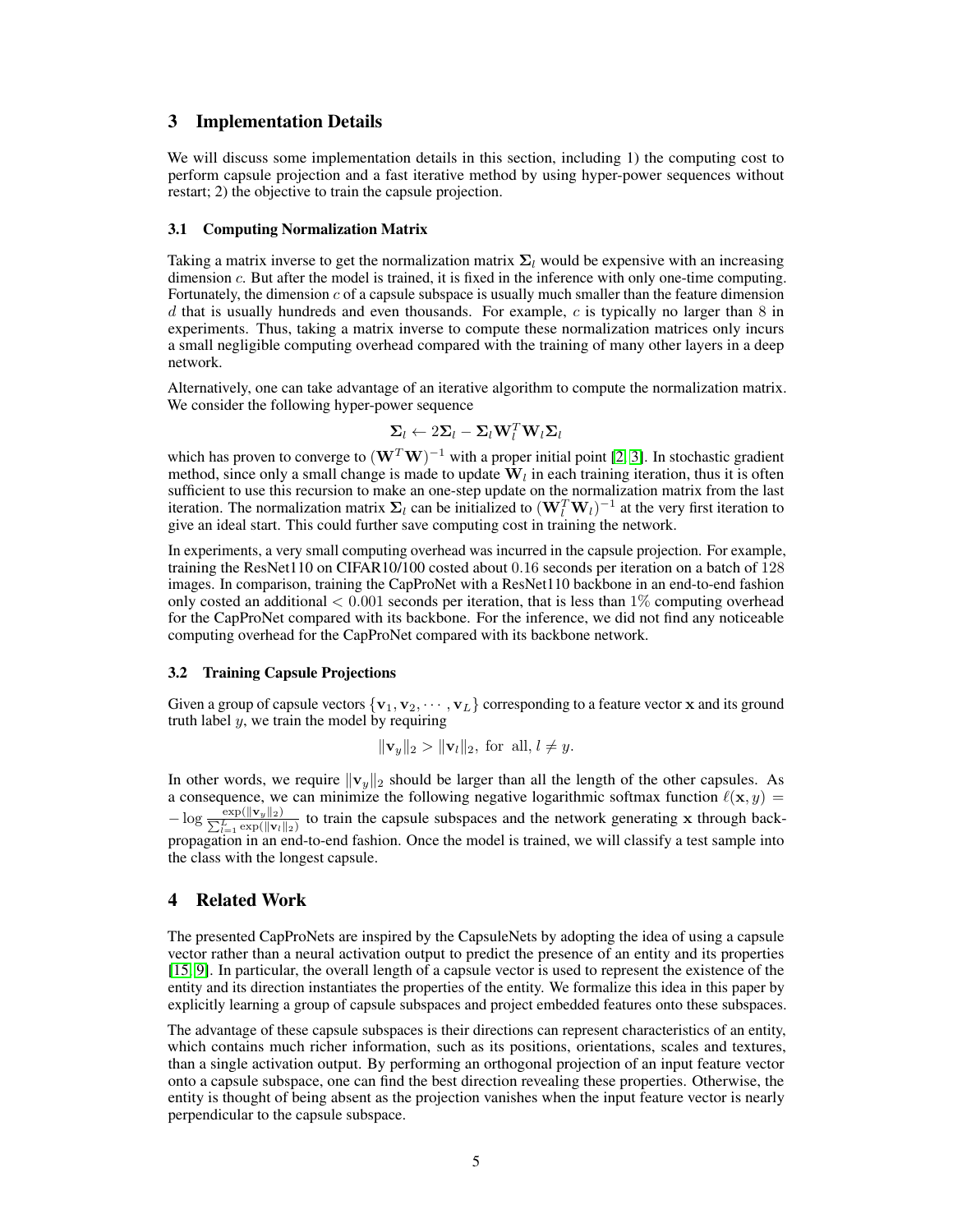# 5 Experiments

We conduct experiments on benchmark datasets to evaluate the proposed CapProNet compared with the other deep network models.

# 5.1 Datasets

We use both CIFAR and SVHN datasets in experiments to evaluate the performance.

**CIFAR** The CIFAR dataset contains 50,000 and 10,000 images of  $32 \times 32$  pixels for the training and test sets respectively. A standard data augmentation is adopted with horizonal flipping and shifting. The images are labeled with 10 and 100 categories, namely CIFAR10 and CIFAR100 datasets. A separate validation set of 5, 000 images are split from the training set to choose the model hyperparameters, and the final test errors are reported with the chosen hyperparameters by training the model on all 50, 000 training images.

SVHN The Street View House Number (SVHN) dataset has 73, 257 and 26, 032 images of colored digits in the training and test sets, with an additional 531, 131 training images available. Following the widely used evaluation protocol in literature [5, 11, 12, 16], all the training examples are used without data augmentation, while a separate validation set of  $6,000$  images is split from the training set. The model with the smallest validation error is selected and the error rate is reported.

ImageNet The ImageNet data-set consists of 1.2 million training and 50k validation images. We apply mean image subtraction as the only pre-processing step on images and use random cropping, scaling and horizontal flipping for data augmentation [6]. The final resolution of both train and validation sets is  $224 \times 224$ , and 20k images are chosen randomly from training set for tuning hyper parameters.

# 5.2 Backbone Networks

We test various networks such as ResNet [6], ResNet (pre-activation) [7], WideResNet [18] and Densenet [10] as the backbones in experiments. The last output layer of a backbone network is replaced by the capsule projection, where the feature vector from the second last layer of the backbone is projected onto multiple capsule subspaces.

The CapProNet is trained from the scratch in an end-to-end fashion on the given training set. For the sake of fair comparison, the strategies used to train the respective backbones [6, 7, 18], such as the learning rate schedule, parameter initialization, and the stochastic optimization solver, are adopted to train the CapProNet. We will denote the CapProNet with a backbone X by CapProNet+X below.

# 5.3 Results

We perform experiments with various networks as backbones for comparison with the proposed CapProNet. In particular, we consider three variants of ResNets – the classic one reported in [11] with 110 layers, the ResNet with pre-activation [7] with 164 layers, and two paradigms of WideResNets [18] with 16 and 28 layers, as well as densenet-BC [10] with 100 layers. Compared with ResNet and ResNet with pre-activation, WideResNet has fewer but wider layers that reaches smaller error rates as shown in Table 1. We test the CapProNet+X with these different backbone networks to evaluate if it can consistently improve these state-of-the-art backbones. It is clear from Table 1 that the CapProNet+X outperforms the corresponding backbone networks by a remarkable margin. For example, the CapProNet+ResNet reduces the error rate by 19%, 17.5% and 10% on CIFAR10, CIFAR100 and SVHN, while CapProNet+Densenet reduces the error rate by 5.8%, 4.8% and 6.8% respectively. Finally, we note that the CapProNet significantly advances the capsule net performance [15] by reducing its test error from 10.3% and 4.3% on CIFAR10 and SVHN to 3.64% and 1.54% respectively based on the chosen backbones.

We also evaluate the CapProNet with Resnet50 and Resnet101 backbones for single crop Top-1/Top-5 results on ImageNet validation set. To ensure fair comparison, we retrain the backbone networks based on the offical Resnet model<sup>3</sup>, where both original Resnet[6] and CapProNet are trained with the same training strategies on four GPUs. The results are reported in Table 2, where CapProNet+X

<sup>3</sup> https://github.com/tensorflow/models/tree/master/official/resnet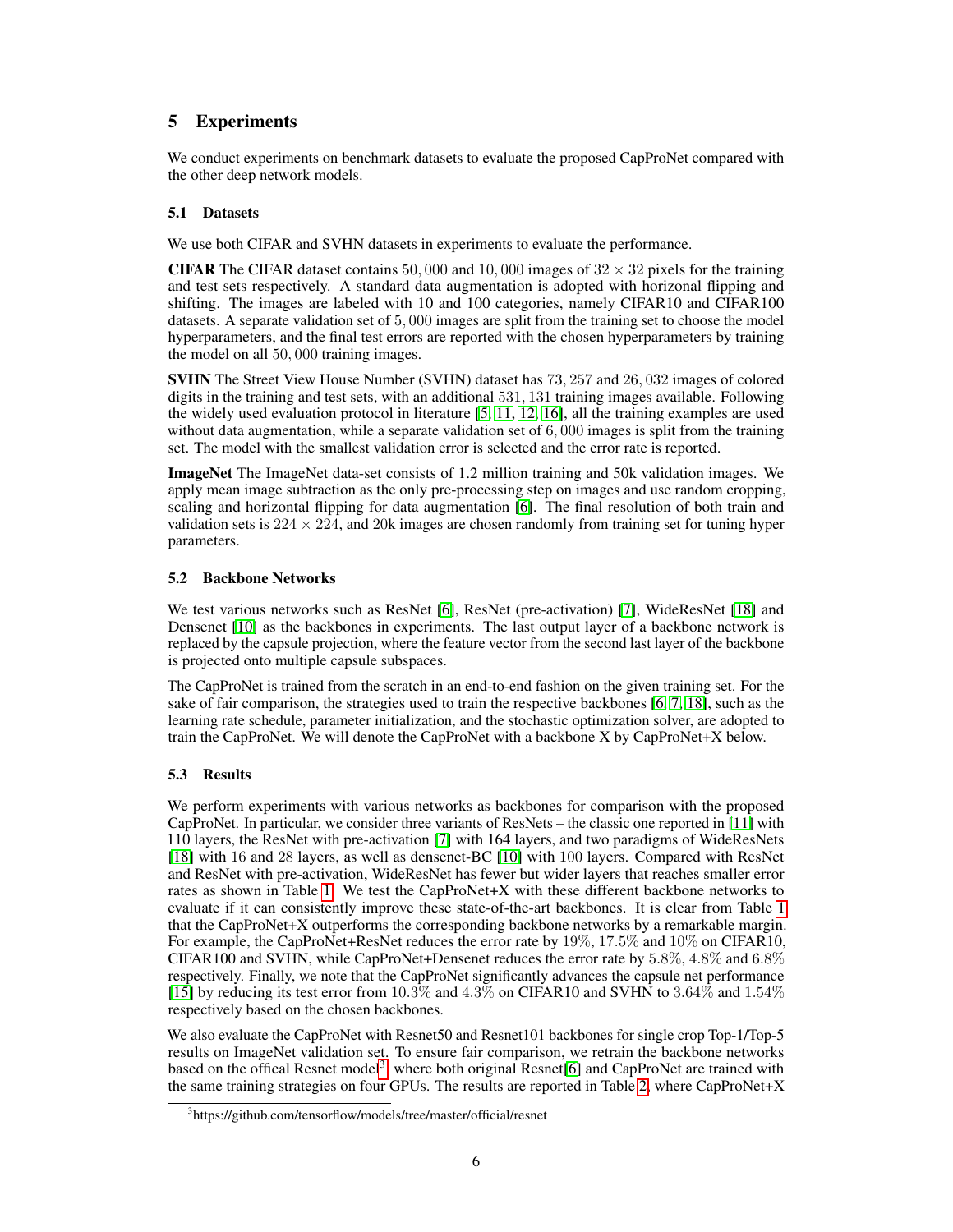Table 1: Error rates on CIFAR10, CIFAR100, and SVHN. The best results are highlighted in bold for the methods with the same network architectures. Not all results on different combinations of network backbones or datasets have been reported in literature, and missing results are remarked "-" in the table.

| Method                                | Depth | Params | CIFAR <sub>10</sub> | CIFAR <sub>100</sub> | <b>SVHN</b> |
|---------------------------------------|-------|--------|---------------------|----------------------|-------------|
| ResNet $[6]$                          | 110   | 1.7M   | 6.61                |                      |             |
| ResNet (reported by $[11]$ )          | 110   | 1.7M   | 6.41                | 27.22                | 2.01        |
| CapProNet+ResNet (c=2)                | 110   | 1.7M   | 5.24                | 22.65                | 1.79        |
| CapProNet+ResNet (c=4)                | 110   | 1.7M   | 5.27                | 22.45                | 1.82        |
| CapProNet+ResNet (c=8)                | 110   | 1.7M   | 5.19                | 21.93                | 1.79        |
| ResNet (pre-activation) [7]           | 164   | 1.7M   | 5.46                | 24.33                |             |
| CapProNet+ResNet (pre-activation c=4) | 164   | 1.7M   | 4.88                | 21.37                |             |
| CapProNet+ResNet (pre-activation c=8) | 164   | 1.7M   | 4.89                | 20.91                |             |
| WideResNet [18]                       | 16    | 11.0M  | 4.81                | 22.07                |             |
|                                       | 28    | 36.5M  | 4.17                | 20.50                |             |
| with Dropout                          | 16    | 2.7M   |                     |                      | 1.64        |
| CapProNet+WideResNet (c=4)            | 16    | 11.0M  | 4.20                | 21.33                |             |
|                                       | 28    | 36.5M  | 3.64                | 19.98                |             |
| with Dropout                          | 16    | 2.7M   |                     |                      | 1.58        |
| CapProNet+WideResNet (c=8)            | 16    | 11.0M  | 4.04                | 20.12                |             |
|                                       | 28    | 36.5M  | 3.85                | 19.83                |             |
| with Dropout                          | 16    | 2.7M   |                     |                      | 1.54        |
| Densenet-BC $k=12$ [10]               | 100   | 0.8M   | 4.51                | 22.27                | 1.76        |
| CapProNet Densenet-BC $k=12$ (c=4)    | 100   | 0.8M   | 4.35                | 21.22                | 1.64        |
| CapProNet Densenet-BC $k=12$ (c=8)    | 100   | 0.8M   | 4.25                | 21.19                | 1.64        |

Table 2: The CapProNet results with Resnet50 and Resnet101 backbones for Single crop top-1/top-5 error rate on ImageNet validation set with image resolution of  $224 \times 224$ , as well as the comparison with original baseline results.

| Method               | reported result[6] $\vert$ our rerun |            | $\vert$ CapProNet (c=2) $\vert$ CapProNet (c=4) $\vert$ CapProNet (c=8) |              |             |
|----------------------|--------------------------------------|------------|-------------------------------------------------------------------------|--------------|-------------|
| Resnet <sub>50</sub> | 24.8/7.8                             | 24.09/7.13 | 23.282/6.8                                                              | 23.265/6.648 | 23.203/6.78 |
| Resnet101            | 23.6/7.1                             | 22.81/6.67 | 22.192/6.178                                                            | 21.89/6      | 21.9/6.01   |

successfully outperforms the original backbones on both Top-1 and Top-5 error rates. It is worth noting the gains are only obtained with the last layer of backbones replaced by the capsule project layer. We believe the error rate can be further reduced by replacing the intermediate convolutional layers with the capsule projections, and we leave it to our future research.

We also note that the CapProNet+X consistently outperforms the backbone counterparts with varying dimensions c of capsule subspaces. In particular, with the WideResNet backbones, in most cases, the error rates are reduced with an increasing capsule dimension  $c$  on all datasets, where the smallest error rates often occur at  $c = 8$ . In contrast, while CapProNet+X still clearly outperforms both ResNet and ResNet (pre-activation) backbones, the error rates are roughly at the same level. This is probably because both ResNet backbones have a much smaller input dimension  $d = 64$  of feature vectors into the capsule projection than that of WideResNet backbone where  $d = 128$  and  $d = 160$ with 16 and 28 layers, respectively. This turns out to suggest that a larger input dimension can enable to use capsule subspaces of higher dimensions to encode patterns of variations along more directions in a higher dimensional input feature space.

To further assess the effect of capsule projection, we compare with the method that simply groups the output neurons into capsules without performing orthogonal projection onto capsule subspaces. We still use the lengths of these resultant "capsules" of grouped neurons to classify input images and the model is trained in an end-to-end fashion accordingly. Unfortunately, this approach, namely GroupNeuron+ResNet in Table 3, does not show significant improvement over the backbone network. For example, the smallest error rate by GroupNeuron+ResNet is 6.26 at  $c = 2$ , a small improvement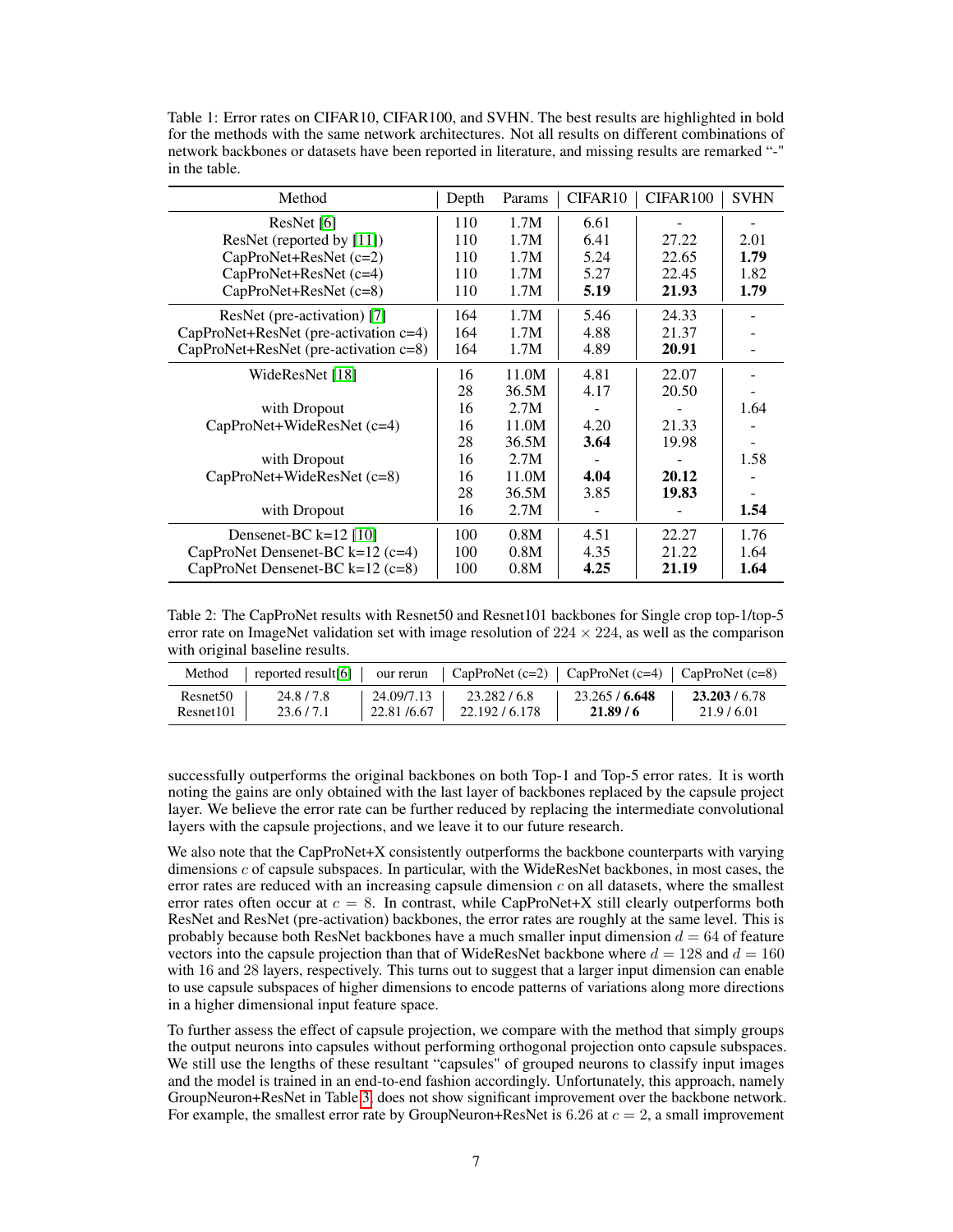

Figure 2: These figures plot the 2-D capsule subspaces and projected capsules corresponding to ten classes on CIFAR10 dataset. In each figure, red capsules represent samples from the class corresponding to the subspace, while green capsules belong to a different class. It shows red samples have larger capsule length (relative to the origin) than those of green samples. This validates the capsule length as the classification criterion in the proposed model. Note that some figures have different scales in two axes for a better illustration.

over the error rate of 6.41 reached by ResNet110. This demonstrates the capsule projection makes an indispensable contribution to improving model performances.

When training on CIFAR10/100 and SVHN, one iteration typically costs  $\sim 0.16$  seconds for Resnet-110, with an additional less than 0.01 second to train the corresponding CapProNet. That is less than 1% computing overhead. The memory overhead for the model parameters is even smaller. For example, the CapProNet+ResNet only has an additional  $640 - 6400$  parameters at  $c = 2$  compared with 1.7M parameters in the backbone ResNet. We do not notice any large computing or memory overheads with the ResNet (pre-activation) or WideResNet, either. This shows the advantage of CapProNet+X as its error rate reduction is not achieved by consuming much more computing and memory resources.

#### 5.4 Visualization of Projections onto Capsule Subspaces

To give an intuitive insight into the learned capsule subspaces, we plot the projection of input feature vectors onto capsule subspaces. Instead of directly using  $P_l$ x to project feature vectors onto capsule subspaces in the original input space  $\mathbb{R}^d$ , we use  $(\mathbf{W}_l^T \mathbf{W}_l)^{-\frac{1}{2}} \mathbf{W}_l^T \mathbf{x}$  to project an input feature vector  $\mathbf{x}$  onto  $\mathbb{R}^c$ , since this projection preserves the capsule length  $||\mathbf{v}_l||_2$ defined in (2).

Figure 2 illustrates the 2-D capsule subspaces learned on CIFAR10 when  $c = 2$  and  $d = 64$  in CapProNet+ResNet110, where each subspace corresponds to one of ten classes. Red points

Table 3: Comparison between GroupNeuron and CapProNet with the ResNet110 backbone on CI-FAR10 dataset. The best results are highlighted in bold for  $c = 2, 4, 8$  capsules. It shows the need of capsule projection to obtain better results.

|   | $c \mid$ GroupNeuron $\mid$ CapProNet |      |
|---|---------------------------------------|------|
| 2 | 6.26                                  | 5.24 |
|   | 6.29                                  | 5.27 |
| 8 | 6.42                                  | 5.19 |

represent the capsules projected from the class of input samples corresponding to the subspace while green points correspond to one of the other classes. The figure shows that red capsules have larger length than green ones, which suggests the capsule length is a valid metric to classify samples into their corresponding classes. Meanwhile, the orientation of a capsule reflects various instantiations of a sample in these subspaces. These figures visualize the separation of the lengths of capsules from their orientations in classification tasks.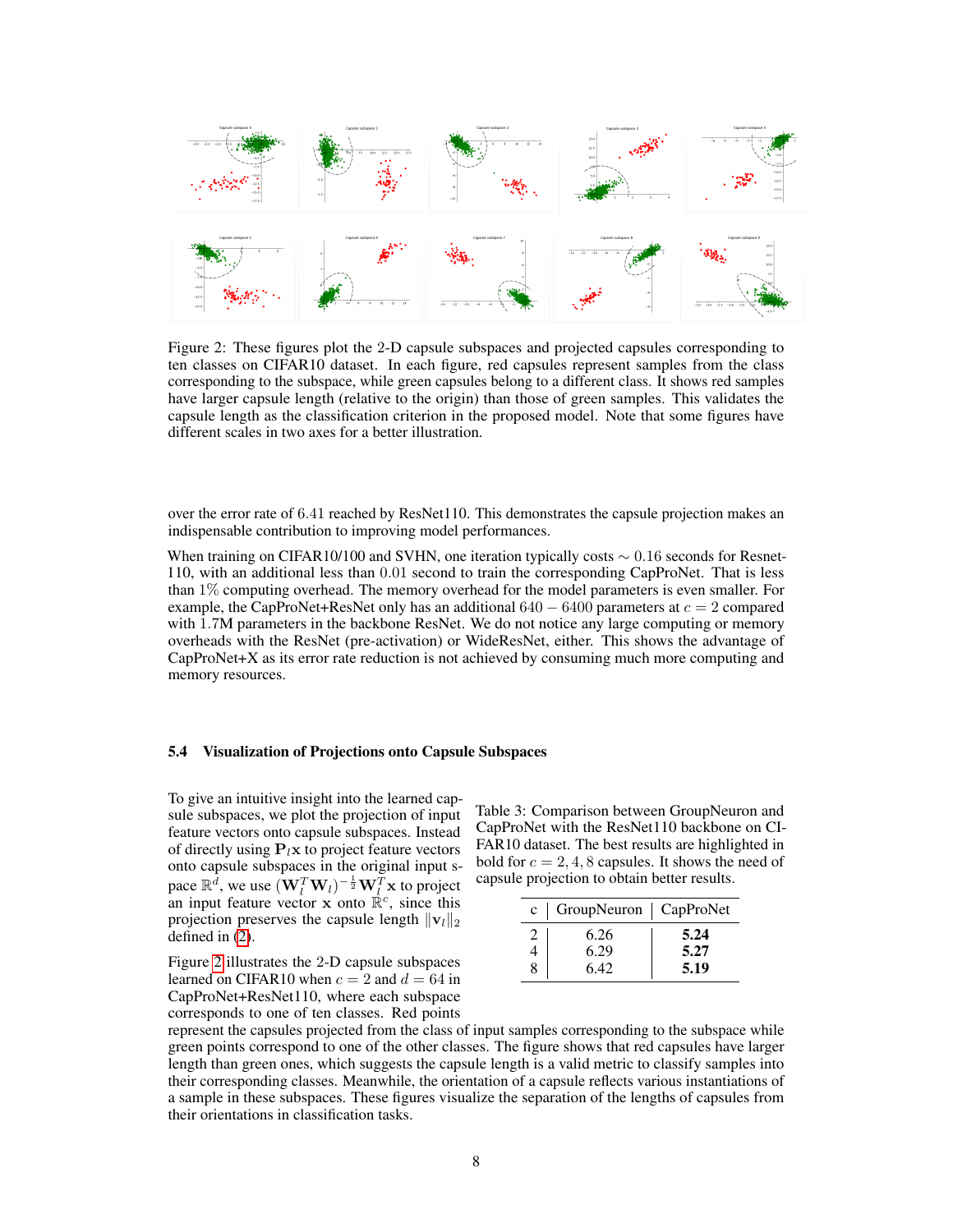# 6 Conclusions and Future Work

In this paper, we present a novel capsule project network by learning a group of capsule subspaces for different classes. Specifically, the parameters of an orthogonal projection is learned for each class and the lengths of projected capsules are used to predict the entity class for a given input feature vector. The training continues until the capsule subspaces contain input feature vectors of corresponding classes or the back-propagated error vanishes. Experiment results on real image datasets show that the proposed CapProNet+X could greatly improve the performance of backbone network without incurring large computing and memory overheads. While we only test the capsule projection as the output layer in this paper, we will attempt to insert it into intermediate layers of backbone networks as well, and hope this could give rise to a new generation of capsule networks with more discriminative architectures in future.

# Acknowledgements

L. Zhang and M. Edraki made equal contributions to implementing the idea: L. Zhang conducted experiments on CIFAR10 and SVHN datasets, and visualized projections in capsule subspaces on CIFAR10. M. Edraki performed experiments on CIFAR100. G.-J. Qi initialized and formulated the idea, and prepared the paper.

# References

- [1] Mohammad Taha Bahadori. Spectral capsule networks. *6th International Conference on Learning Representations*, 2018.
- [2] Adi Ben-Israel. An iterative method for computing the generalized inverse of an arbitrary matrix. *Mathematics of Computation*, 19(91):452–455, 1965.
- [3] Adi Ben-Israel and Dan Cohen. On iterative computation of generalized inverses and associated projections. *SIAM Journal on Numerical Analysis*, 3(3):410–419, 1966.
- [4] Adi Ben-Israel and Thomas NE Greville. *Generalized inverses: theory and applications*, volume 15. Springer Science & Business Media, 2003.
- [5] Ian J Goodfellow, David Warde-Farley, Mehdi Mirza, Aaron Courville, and Yoshua Bengio. Maxout networks. *arXiv preprint arXiv:1302.4389*, 2013.
- [6] Kaiming He, Xiangyu Zhang, Shaoqing Ren, and Jian Sun. Deep residual learning for image recognition. In *Proceedings of the IEEE conference on computer vision and pattern recognition*, pages 770–778, 2016.
- [7] Kaiming He, Xiangyu Zhang, Shaoqing Ren, and Jian Sun. Identity mappings in deep residual networks. In *European Conference on Computer Vision*, pages 630–645. Springer, 2016.
- [8] Geoffrey Hinton, Nicholas Frosst, and Sara Sabour. Matrix capsules with em routing. 2018.
- [9] Geoffrey E Hinton, Alex Krizhevsky, and Sida D Wang. Transforming auto-encoders. In *International Conference on Artificial Neural Networks*, pages 44–51. Springer, 2011.
- [10] Gao Huang, Zhuang Liu, Laurens Van Der Maaten, and Kilian Q Weinberger. Densely connected convolutional networks. In *CVPR*, volume 1, page 3, 2017.
- [11] Gao Huang, Yu Sun, Zhuang Liu, Daniel Sedra, and Kilian Q Weinberger. Deep networks with stochastic depth. In *European Conference on Computer Vision*, pages 646–661. Springer, 2016.
- [12] Chen-Yu Lee, Saining Xie, Patrick Gallagher, Zhengyou Zhang, and Zhuowen Tu. Deeply-supervised nets. In *Artificial Intelligence and Statistics*, pages 562–570, 2015.
- [13] Kaare Brandt Petersen et al. The matrix cookbook.
- [14] David Rawlinson, Abdelrahman Ahmed, and Gideon Kowadlo. Sparse unsupervised capsules generalize better. *arXiv preprint arXiv:1804.06094*, 2018.
- [15] Sara Sabour, Nicholas Frosst, and Geoffrey E Hinton. Dynamic routing between capsules. In *Advances in Neural Information Processing Systems*, pages 3859–3869, 2017.